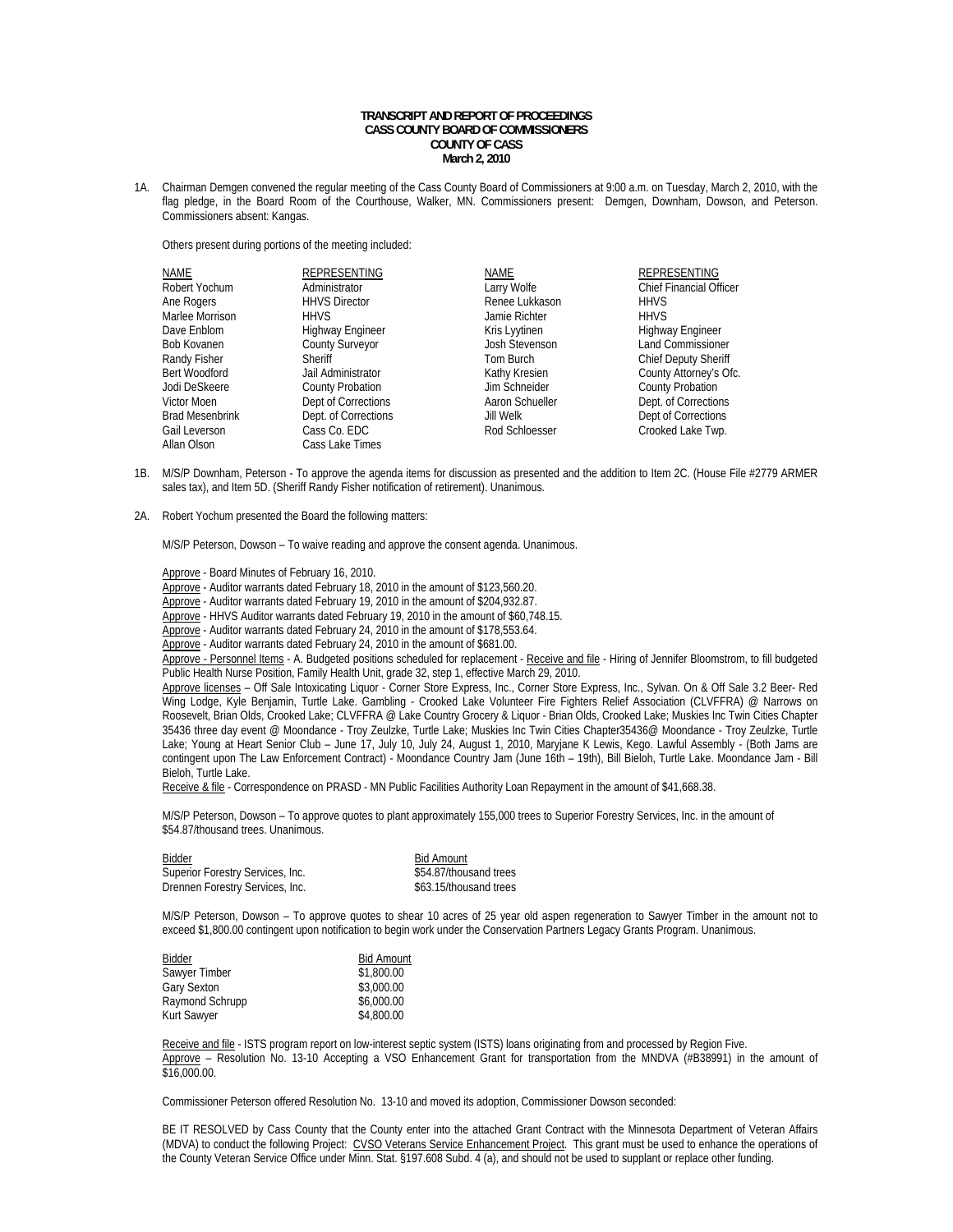BE IT FURTHER RESOLVED by Cass County that the County Veterans Service Officer, Kathleen J. Ramos be authorized to execute the attached Grant Contract for the above mentioned Project on behalf of the County.

Resolution No. 13-10 adopted by majority vote: Ayes: Demgen, Downham, Dowson, Peterson. Absent: Kangas. Nays: None.

Accept - Donation in the amount of \$2,000.00 from Turtle Lake Township for the Cass County Sheriff's Office - Lakes Area Dive Team. Receive and file - Monthly HHVS Cash Accounts Report to date, January 31, 2010 in the amount of \$8,444,221. Approve - HHVS agreement with the Minnesota Department of Health for ARRA Stimulus (CFDA#93.712) funds to target activities aimed at promoting adolescent and adult vaccinations, \$9,069, effective upon a fully executed contract through June 30, 2010. Approve - HHVS Independent Contract with Leslie Staker, as SHIP Coordinator at \$26.50/hour effective March 3, 2010 - June 30, 2011. Approve and authorize - Sheriff to execute the Law Enforcement agreement with US Dept. of Agriculture/Chippewa National Forest from May 1, 2010 – September 30, 2010.

 Approve - Assessor's Office Abatements - Lyle Fleisher - Byron, Class Change-2009/2010; Larry Knight/Patricia Yager-Turtle Lake, Cancel Lease-2008/2009; Larry Knight/Patricia Yager - Turtle Lake, Cancel Lease-2009/2010

Approve - Resolution No. 12-10 directing County Attorney to resolve litigation - LeMire vs. Cass County.

Commissioner Peterson offered Resolution No. 12-10 and moved its adoption, Commissioner Dowson seconded:

BE IT RESOLVED, the Cass County Board of Commissioners does hereby direct the Cass County Attorney to resolve litigation regarding the LeMire vs. Cass County, et al., pursuant to discussion held in closed session of Tuesday, February 2, 2010.

Resolution No. 12-10 adopted by majority vote: Ayes: Demgen, Downham, Dowson, Peterson. Absent: Kangas. Nays: None.

Receive & file - Timber auction results of February 25, 2010 totaling 5,498 cords in the amount of \$113,178.00.

2B. Administrator Yochum summarized the Personnel Committee of the Board (Demgen, Dowson) meeting of Tuesday, February 16, 2010. Items discussed were the AFSCME Courthouse Unit seniority list grievance and the County Assessor recruitment schedule. Mr. Yochum reported receipt of correspondence dated February 25, 2010 from AFSCME Council #65 withdrawing the seniority list grievance. The County has received four applications for the County Assessor position and tentatively interviews are scheduled for Monday, March 22, 2010 and a recommendation to the full Board at the Tuesday, April 6, 2010 regular Board Meeting.

 M/S/P Downham, Dowson – To receive & file the February 25, 2010 notification from AFSCME Council #65 that the Courthouse Unit seniority list grievance has been withdrawn. Unanimous.

2C. Administrator Yochum presented the Association of MN Counties redesign proposal (PACT: Partnership, Accountability, Creativity, Transparency: "Renewing the Commitment to Minnesota"). The 10 point legislative plan proposed alternatives to present service delivery and the estimated savings to State budget. Mr. Yochum indicated that opportunities to share any Board comments include the March 16, 2010 conference call with the Cass County State delegation or the AMC Legislative meeting March 24, 2010 in St. Paul.

M/S/P Peterson, Downham – To table the AMC redesign proposals until the Tuesday, March 16, 2010 regular Board Meeting so as to provide an opportunity for comments from related Cass County departments. Unanimous.

Administrator Yochum presented MN House File No. 2779, a bill that relates to taxation; sales and use; expanding the exemption for public safety radio systems by amending MN Statues 2008, Section 297A.70, Subd. 8. Administrator Yochum explained that the bill would extend a sales tax exemption previously granted to MN metropolitan counties to the balance of the State when purchasing ARMER 800MHz radio system equipment after June 30, 2010. The estimated savings to Cass County would be a minimum of \$275,000.00.

M/S/P Downham, Dowson – To establish a legislative position supporting the adoption of MN House File No. 2779, a bill that would extend a sales tax exemption previously granted to MN metropolitan counties to the balance of the State when purchasing ARMER 800MHz radio system equipment after June 30, 2010. Unanimous.

2D. Administrator Yochum reviewed the status of the 2010 budget contingency plan of \$500,000. Mr. Yochum reported that the current unallotment proposal in the Governors supplemental budget would reduce 2010 budgeted State funds by at least \$910,445. An estimate of each of the activities in the adopted contingency plan was provided indicating that year end savings may reach \$758,400. leaving a minimum \$115,055. in additional budget reductions.

M/S/P Dowson, Downham – To approve amending the 2010 budget contingency plan target to a minimum of \$910,445, to authorize implementation of pending actions in the adopted 2010 contingency plan, and to request County departments to identify a minimum of \$155,055 additional 2010 budget adjustments by the April 06, 2010 regular Board meeting. Unanimous.

3A. HHVS Director Ane Rogers presented the Child Placement Costs for January 2010, in the amount of \$205,876.

M/S/P Peterson, Downham – To receive and file the Child Placement Costs for January 2010, in the amount of \$205,876. Unanimous.

3B. Ms. Rogers presented the 2009 Health, Human, and Veterans Services outcomes and the 2010 HHVS Goals. The Board complimented the Department on their efforts.

M/S/P Downham, Dowson – To receive and file the report on 2010 HHVS Goals as presented. Unanimous.

3C. Ms. Rogers presented an update on the Statewide Health Improvement Program (SHIP): The related contract with the MN Department of Health was fully executed on December 25, 2009; Leslie Staker has been approved on this agenda as the independent contractor for SHIP Coordination effective March 3, 2010 - June 30, 2011; The Community Leadership Team has conducted their initial community assessments with the four required grant settings - worksites, schools, community and health care; Interventions were chosen based on needs of the population - regarding tobacco and obesity; Phase 2 implementation documents were due to MDH on March 1, 2010 and have been submitted; Phase 1 planning closes March 30, 2010; Initial implementation starts April 1, 2010, and full implementation by July 1, 2010. No action necessary.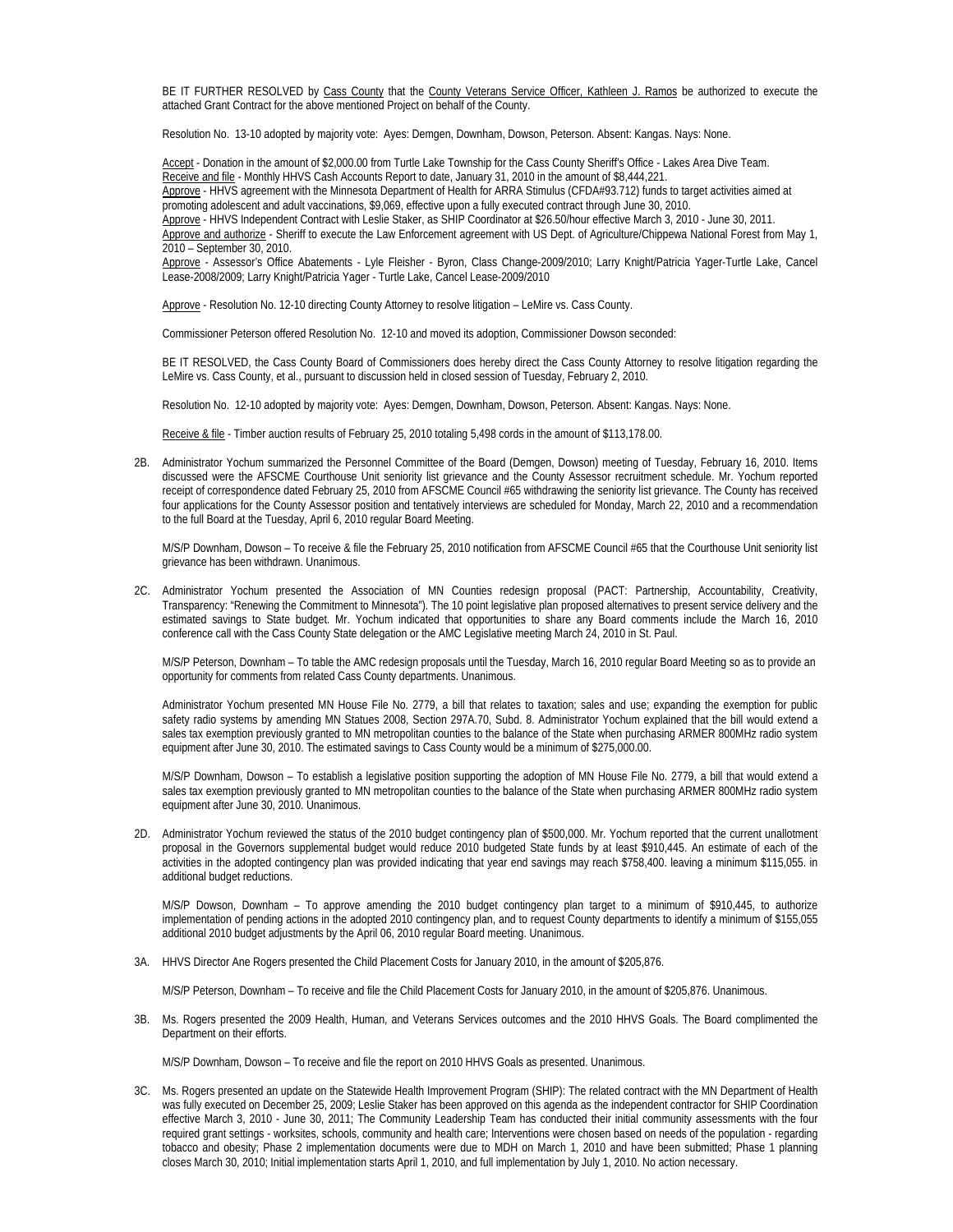3D. HHVS Director Rogers presented a summary of Cass County Emergency Planning and Response to the 2009 - 2010 H1N1 influenza season. Since August of 2009 the Public Health Unit managed hundreds of State and Federal updates, coordinated local training and conducted mass clinics (3,010 doses of vaccine, 1,312 staff hours, and 1,396 staff miles). Cooperation from the school districts, other community locations, and the local media was excellent. If needed in a future emergency mass clinics could be implemented within 24 hours. Director Rogers specifically acknowledged the leadership of supervisor's Jamie Richter, and Renee Lukkason, and PHN Nurse Marlee Morrison.

M/S/P Demgen, Downham – To receive and file the HHVS report, and further, present a certificate of appreciation to the Public Health Unit in recognition of the planning and response to the 2009 - 2010 H1N1 influenza season. Unanimous.

- 3E. Ms. Rogers presented county health rankings published by the University of Wisconsin. Cass County ranked 81 out of 85 MN counties in mortality (length of life), 83 out of 85 MN counties in morbidity (quality of life). Director Rogers explained the study methodology and the health factors utilized as indicators. The Board thanked Ms. Rogers for the update.
- 4A. Minnesota Department of Corrections District Supervisor Victor Moen presented a 2010 -2011 Community Action Plan for the Grand Rapids District. Mr. Moen explained the services the DOC provides and discussed Cass County statistical data. Also attending were DOC staff: Career Agent Jill Welk, Senior Agent Brad Mesenbrink, and Enhanced Sex Offender Senior Agent Aaron Schueller. Each agent described their program's focus and supervision strategy. The Board thanked the MN DOC for the report.
- 5A. Sheriff Randy Fisher and Jail Administrator Bert Woodford explained the 2009 Bi-Annual Jail Inspection. All action items are completed or underway. No Board action necessary.
- 5B. Sheriff Fisher requested approval to accept a grant from the MN Office of Public Safety (#96000000234) in the amount of \$125,000.00 for the Public Safety Answering Point Consolidation Study that will document dispatch communication and shared CAD/RMS system alternatives for Aitkin, Cass, Crow Wing, and Itasca Counties and the Leech Lake Reservation. In addition, the Sheriff requested authorization to act as the grant fiscal agent and advertise Requests For Proposals on behalf of the PSAP Consolidation Study Group.

M/S/P Dowson, Downham – To authorize the Board Chairman and Sheriff to execute the State of Minnesota Grant Contract (#96000000234) with the MN Department of Public Safety, Emergency Communication Networks Division, to authorize the Cass County Sheriff's Office to act as grantee for the PSAP Consolidation Study Initiative with Aitkin, Cass, Crow Wing, Itasca Counties and the Leech Lake Reservation, and further to authorize advertisement of Requests For Proposals on behalf of the PSAP Consolidation Study Group. Unanimous.

5C. Sheriff Fisher presented a proposed project management proposal from GeoComm for professional services related to implementation of the Allied Radio Matrix for Emergency Response (ARMER) 800 MHz radio system at an estimated cost of \$105,240.00. Sheriff Fisher will also pursue any shared benefits with our ARMER participation plan partners - Aitkin and Crow Wing Counties.

 M/S/P Downham, Dowson – To approve the GeoComm proposed project management proposal and authorize Sheriff Fisher to prepare a contract for Board approval of the same. Unanimous.

- 5D. Sheriff Randy Fisher informed the Board of his intent not to seek re-election. Sheriff Fisher added that he has been with the Cass County Sheriff's Office for nearly thirty four years, and that he has been very fortunate to have benefited from the efforts and abilities of the Sheriff's Office staff, other county offices and law enforcement agencies, as well as the relationship and cooperation with past and present County Board.
- 6A. Highway Engineer Dave Enblom updated the Board on recent developments related to Federal "stimulus dollars". Cass County has projects being considered for reallocated ARRA "stimulus 1" funding through the BIA in cooperation with the Leech Lake Band of Ojibwe (CSAH # 8), and CSAH #1 improvements may be eligible under the Jobs for America, "stimulus 2" bill presently being considered in Congress.

 M/S/P Downham, Dowson – To formally thank the Leech Lake Band of Ojibwe for their assistance in potentially accessing BIA Federal road funds for improvements to CASH # 8. Unanimous.

6B. Mr. Enblom recommended attendance at the Transportation Alliance Legislative Fly-In on June 8-10, 2010 in Washington D.C.

M/S/P Dowson, Peterson – To authorize attendance of Commissioner Dick Downham and Highway Engineer David Enblom to attend the Transportation Alliance Legislative Fly-In on June 8-10, 2010 I Washington D.C. Unanimous.

6C. The County Engineer reported a request by MNDOT to consider a joint Cass County/MNDOT truck station at Pine River. Mr. Enblom added that MNDOT has already obtained property near the Pine River airport to relocate the existing MNDOT truck station to a site.

M/S/P Dowson, Downham – To refer MNDOT's request to the Capital Improvement Committee (Commissioners Dowson and Peterson) to meet with the Cass County Highway Department staff to consider a joint Cass County/MNDOT truck station located in Pine River, MN. Unanimous.

6D. Mr. Enblom presented the bids for project results for ARRA Forest Highway SP 11—596-03/11-596-07 Sucker Bay Road that had been received on February 24, 2010. Mr. Enblom added that the Engineers Estimate was \$1,313,519.50.

M/S/P Downham, Peterson – To award the bid to the following apparent low bidder (received on February 24, 2010) ARRA Forest Highway SP 11—596-03/11-596-07 Sucker Bay Road to Knife River Materials contingent upon concurrence of award by MnDOT's Civil Rights Office, in the bid amount of \$1,116,677.15. Unanimous.

| ARRA Forest Highway SP 11-596-03/11-596-07 Sucker Bay Road |                         |                       |
|------------------------------------------------------------|-------------------------|-----------------------|
| Bidder                                                     | <b>Total Bid Amount</b> | Percent Over/Under Es |
| Knife River Materials                                      | \$1,116,677.15          | 14.99% Under Estimate |
| Tri-City Paving, Inc.                                      | \$1,312,200.40          | 0.10% Under Estimate  |
| Anderson Brothers Construction Co.                         | \$1,333,600.27          | 1.53% Over Estimate   |
| Hawkinson Construction Co., Inc.                           | \$1,374,958.66          | 4.68% Over Estimate   |
| Mark Sand & Gravel Co.                                     | \$1,417,220.06          | 7.89% Over Estimate   |
| Central Specialties, Inc.                                  | \$1,445,504.06          | 10.05% Over Estimate  |

Percent Over/Under Estimate 14.99% Under Estimate 0.10% Under Estimate 1.53% Over Estimate 4.68% Over Estimate 7.89% Over Estimate